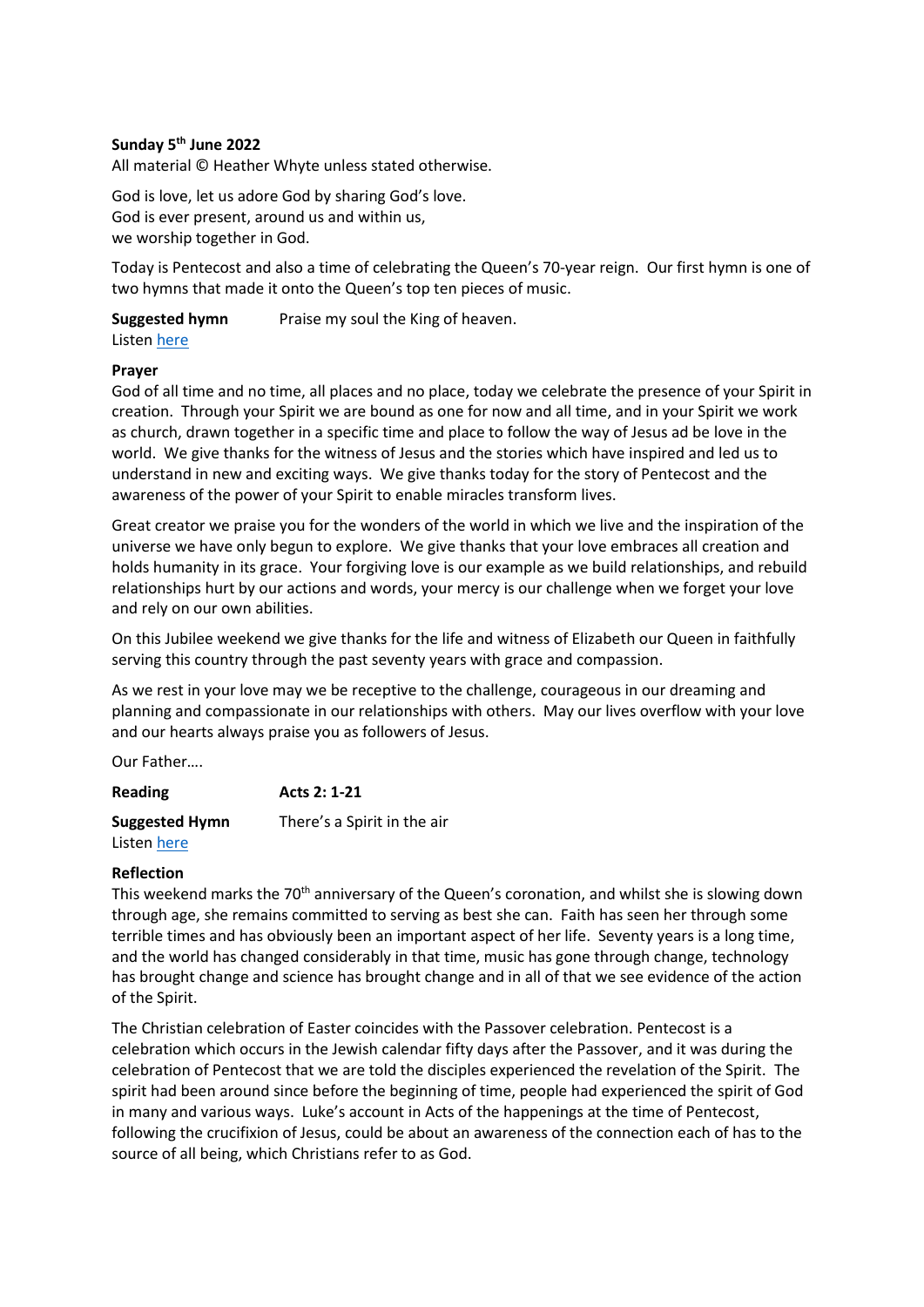I have often seen Pentecost as a reversal of the story of Babel in Genesis, it is a strange story in which God acts 'out of character' to our modern understanding but it does explain why different countries have different languages which is probably why the story was written. Pentecost is a reminder of the core message of Jesus, in God we are one in the Spirit where Babel is about a separation. At one time we were aware of our connection, we instinctively understood each other through our connection within creation, and language was not a barrier. Power and prestige, the need to control, drove us apart. Jesus reminded us that we are one with each other and creation, one with God, the source of all being, and that love and not fear was the building block of a community the place where all people could reach their full potential, experience life in all its fullness.

The disciples had heard this message, and at Pentecost the circumstances were such that suddenly they were aware of this in a completely new way. Their hearts were opened and they were overtaken by the moment.

Faith in the presence of God is a comfort but the Spirit is often challenging, bringing the message of change. When we sense change is needed, we often refer to that sense as the Spirit, but do we always heed the message. Change can be unsettling, and we can resist. In the film 'Chocolat' the motif of the Spirit is embedded in the story with the arrival of Vianne and her daughter Anouk bringing change to the community, having blown in on the wind. Many welcome the change and embrace Vianne, and we witness new relationships forming and broken relationships being mended. However, the mayor is very resistant, we see him forcefully closing the church doors against the wind and he is antagonistic to Vianne, until the end of the film when he too succumbs to the Spirit and is a changed man.

Many other films depict the action of the Spirit, that essence of change and an opening of a person to a different way of being. In the original Star Wars film, we are introduced to The Force, and we see Obe wan Kenobi teaching Luke to embrace or connect with the Force to enable him to be more effective, let the Force be with you. Perhaps it should be with the Force and not against the Force, be with the Spirit and do not resist the Spirit. Luke's companion Hans is sceptical, resistant to the idea of the Force and prefers to rely on his own abilities, it does not always go well. The surnames of the two characters are a subtle message Luke Skywalker connects with the Force whilst Hans Solo remains very earthbound. I wonder which character the church depicts to the world.

Another film with a Spirit motif is The Wizard of Oz. it is the wind that whisks Dorothy away to Oz where nothing is the same and yet everything is the same. It is an adventure which sees her changed as she experiences the familiar in an unfamiliar way. She meets characters who she wants to help and as they journey together they build a relationship of trust in each other but through it all Dorothy wants to return home to Kansas and her family and the end of the film sees her once more at home in her own bed and we are left with the question was it a dream or did it really happen in some alternative time scale. Whatever the answer the Dorothy we see at the end of the film is different, she has a new lightness of Spirit, and she sees people differently, we sense that the experience has opened her eyes.

The Spirit shines in the world and if we are prepared to accept it, we will see things differently and we will be different people. The Spirit brings a lightness and an enthusiasm turning obstacles into opportunities. We learn to trust in something that can only be glimpsed, a shadow drawing us round the corner to something we might have missed, a flash of light that attracts our attention, an idea reflecting at the edge of our mind, an invitation to explore and discover the height and depth, the width and variety of life in God.

The disciples through an experience during the Pentecost celebration began to see things differently and through that found a confidence they did not know they had. It is a confidence we can all have through the experience of remembering we are one and connected to the source of all being in a tangible and exciting way. A spiritual life helps us to see better, to glimpse God in the world but also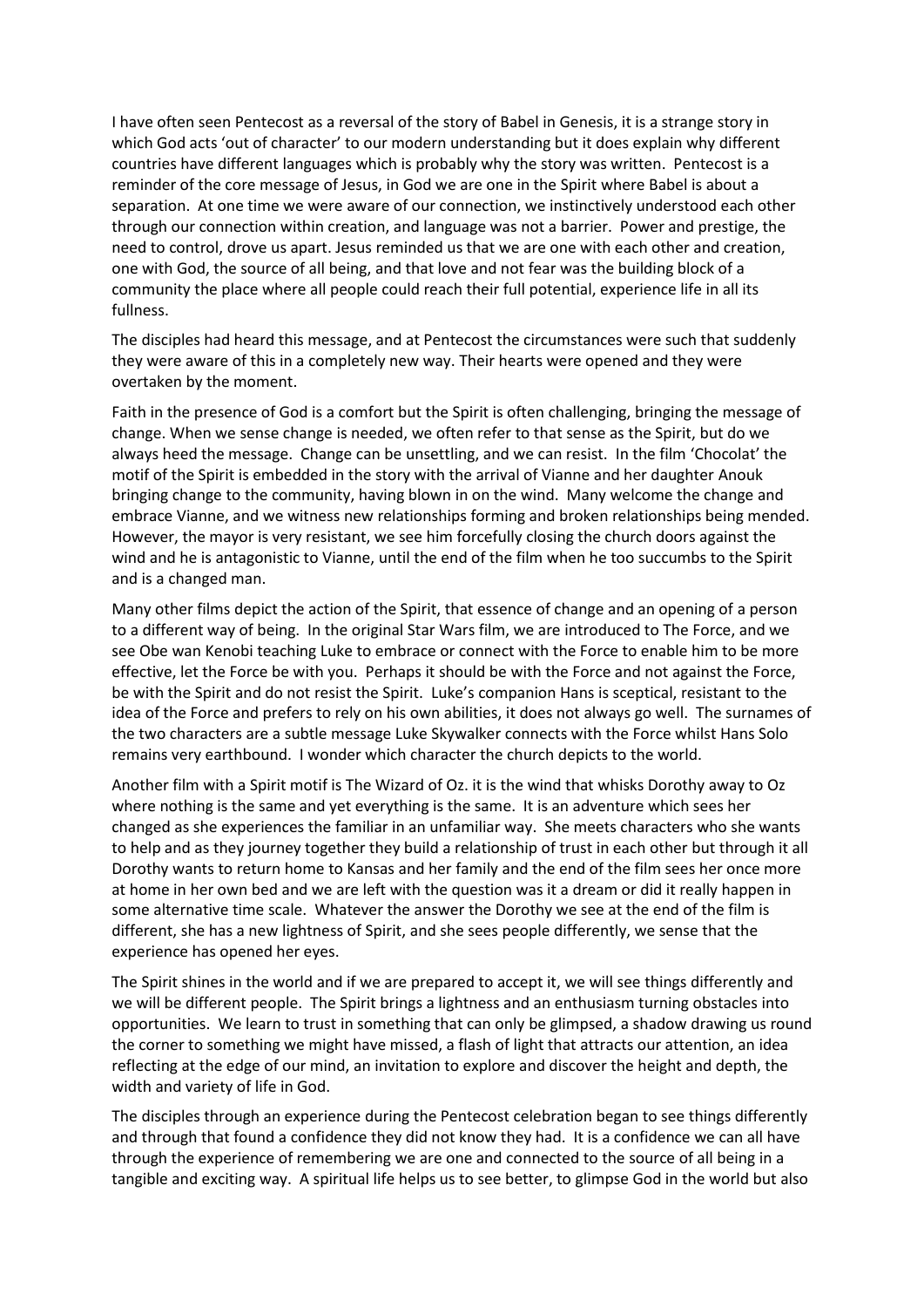to see where we can be the presence of God for others, where we can be the change and make a difference. The spirit is about freedom and courage and when we recognise our oneness and act in love we can show others how to feel The Force and change their lives.

This can seem a daunting task, and I am sure Peter never imagined he would stand up in front of crowd and speak of prophecy, but he did and it was the start of what we came to understand as the Church which is why Pentecost is sometimes referred to as the birthday of the church. However, we must not tie it up so neatly that we forget what it is really about, the power to make a difference which is what the disciples did following their experience at Pentecost. We do this together just like the disciples, using the gifts and skills we have to build relationships and help mend relationships both with people and creation, for we are one in God's love.

Going with the Spirt is more exciting that fighting against it which often leaves us tired, out of sorts and frustrated. When we meet to worship maybe we should spend time sharing where we have glimpsed the Spirit and follow the yellow brick road to see where it leads us. Our buildings are a gift from God and the Spirt can and does work through the building if we allow the Spirt to work through us and use our building to offer others a glimpse of God in a variety of guises. A picture of creation in all its beauty, a story of a random act of kindness, a poem that lifts the heart to wonder, an opportunity to give and be a part of something bigger that ourselves. As we celebrate Pentecost it is a sign of new beginnings and as we emerge from Covid we are invited into a new world with new opportunities and a new way of doing and being inspired by the Spirit of God. Where will this Pentecost take us?

# **Suggested Hymn** We are one in the Spirit

# Listen [here](https://www.youtube.com/watch?v=nJ2hQtmC0d0)

**Prayers** 

Previous knowledge coalesces in an erupting vapour not dissimilar to a firework display. Thoughts unrecognised become clear in an evolving moment of knowing. Crowds, voices fade into an eerie silence only to be replaced by words spoken from deep within. Sentence by sentence cosmic knowledge unfolds in a tumultuous outpouring of full humanity and oneness.

#### Eternal God,

When we choose to hide away, afraid, shock us;

join the dots of our fragmented vision that we may be released from fear into the wonder of love. With a cascade of spiritual fireworks illuminate the signs of the kingdom in the world around us and lead us out into a new way of freedom and love for all your people. May love be our courage and love be the key to living life in all its fullness,

living as one with you and all people